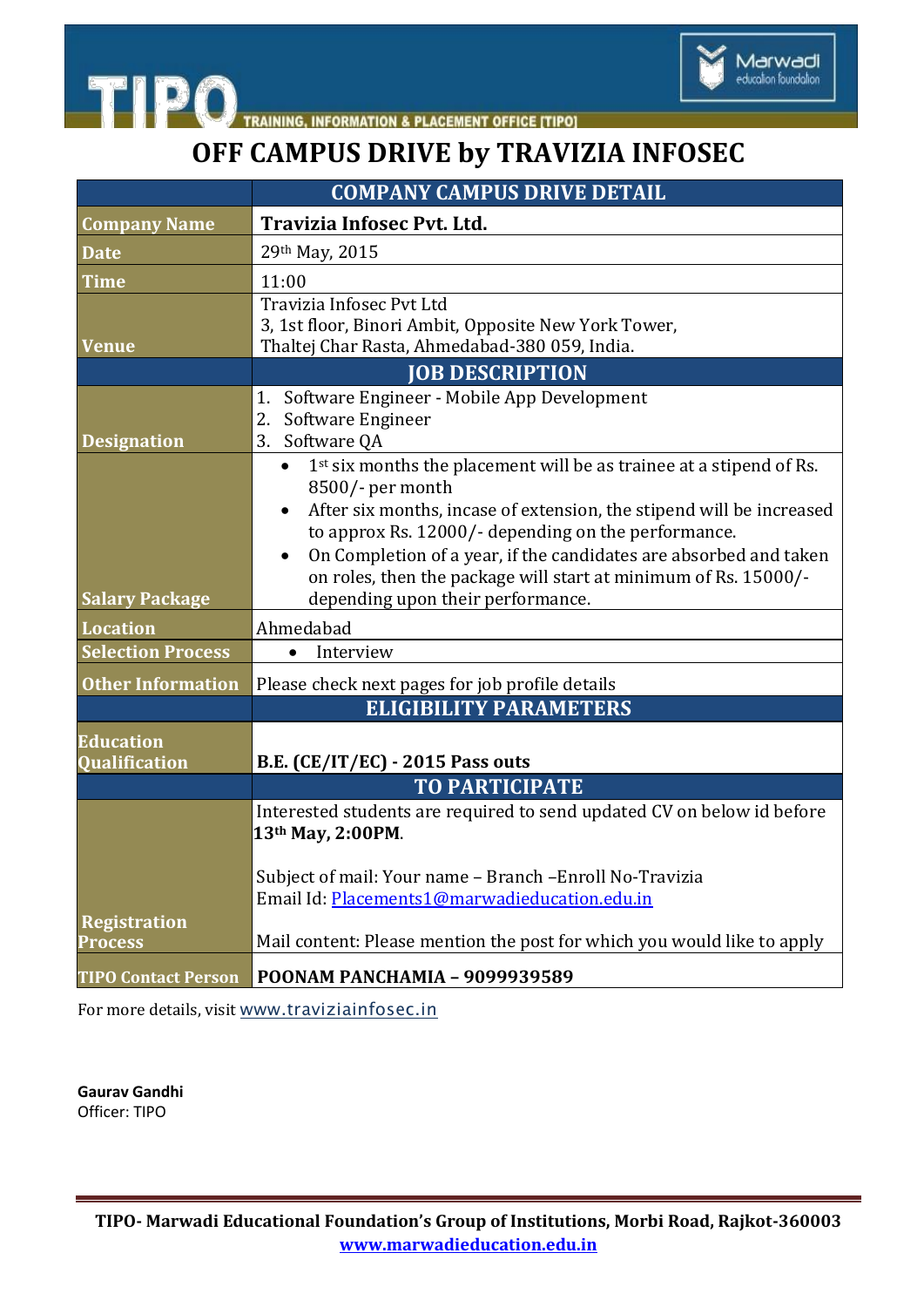

**NFORMATION & PLACEMENT OFFICE ITIPOT** 

# **JOB PROFILE DETAILS:**

# **1. Software Engineer - Mobile App Development**

### PROFILE SUMMARY

Software Engineer Job Responsibilities is to developApps for Mobile OS as per the requirement.

The responsibilities are to:

- Develop Software / Software Module as required
- Create and execute designs for small sets of new functionality as part of a software project
- Prepare required documentation
- Knowhow and understanding the coding standards
- Undertaking unit testing.

#### SKILLS REQUIRED

- Programming Technology Eclipse / IntelliJ / Xamarain for Android / iOS
- Scripting languages HTML, XML, XAML
- Familiarity with Windows
- Database Familiarity MS SQL Server

## **2. Software Engineer**

#### PROFILE SUMMARY

Software Engineer Job Responsibilities is to develop software applications as per the requirement.

The primary responsibilities are to:

- Develop Software / Software Module as required
- Create and execute designs for small sets of new functionality as part of a software project
- Prepare required documentation
- Knowhow and understanding the coding standards
- Undertaking unit testing.

#### SKILLS REQUIRED

- Programming Technology .NET / Java
- Scripting languages HTML, XML, XAML
- Familiarity with Windows / Linux
- Database Familiarity MS SQL Server / MySQL